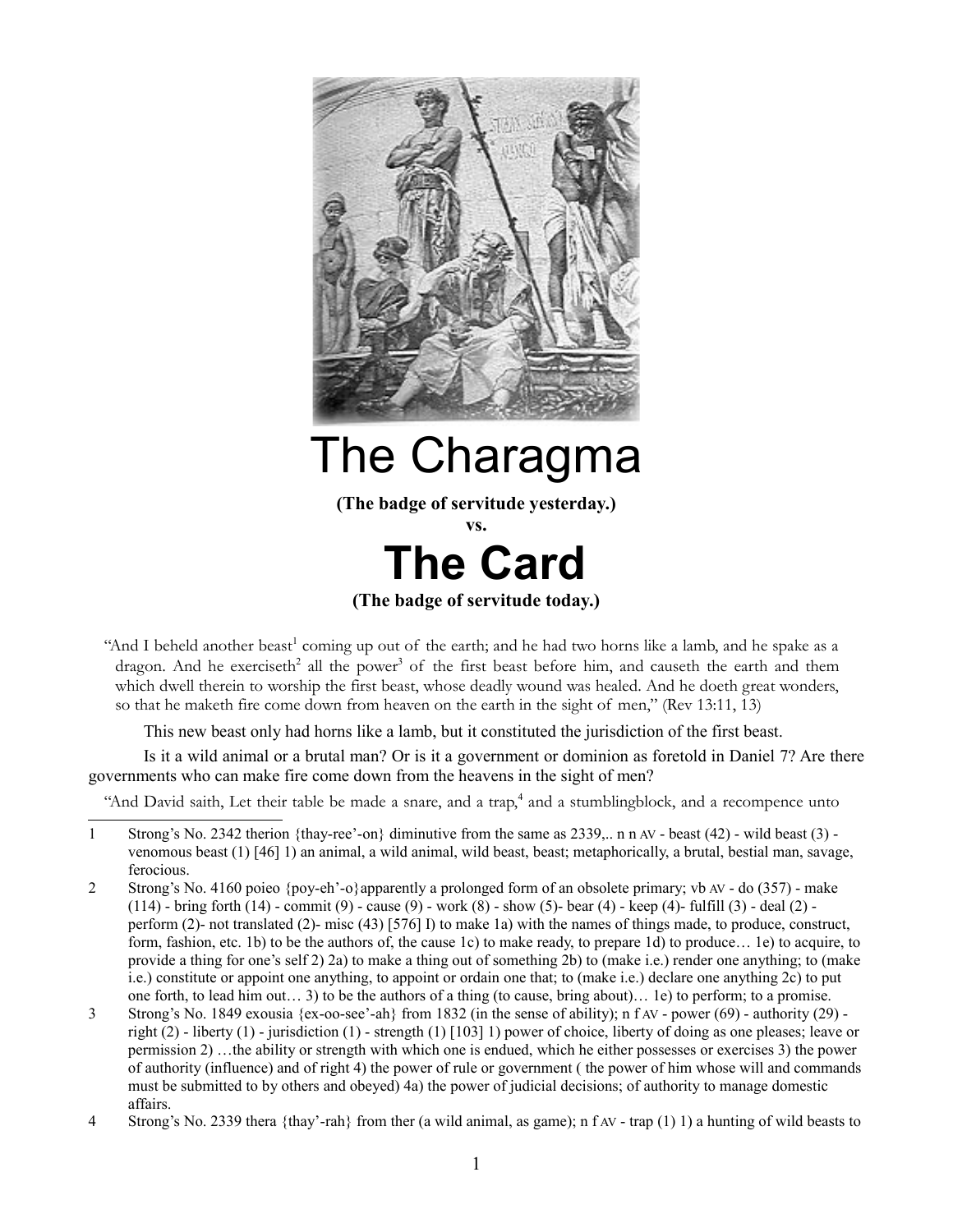them: Let their eyes be darkened, that they may not see, and bow down their back alway." (Ro.11:9,10)

"Beast" is from *therion*, which is the same as *thera*, meaning "hunting", which is found only in Romans 11:9. It is translated "trap", referring to Psalms 69:22. Nimrod, too, was a mighty hunter before the LORD.

"Let their table become a snare before them: and [that which should have been] for [their] welfare, [let it become] a trap." (Ps 69:22)

Has the table, set for the general welfare of the people, become a jurisdictional trap for them? Has their eyes been darkened to the deception? Have they bowed their backs?

"When thou sittest to eat with a ruler, consider diligently what [is] before thee: And put a knife to thy throat, if thou [be] a man given to appetite. Be not desirous of his dainties: for they [are] deceitful meat." (Pr.23:1, 3)

What appears to be an entitlement or a gift may be but a bait? Entitlements beget entitlements.

"Give not sleep to thine eyes, nor slumber to thine eyelids. Deliver thyself as a roe from the hand [of the hunter], and as a bird from the hand of the fowler. Go to the ant, thou sluggard; consider her ways, and be wise:" (Pr 6:4, 6)

Have we eaten deceitful meats? Have we slumbered in sloth? Have we been deceived?

"And deceiveth them that dwell on the earth by [the means of] those miracles which he had power to do in the sight of the beast; saying to them that dwell on the earth, that they should make an image to the beast, which had the wound by a sword, and did live." (Rev 13:14)

This beast is able to deceive,<sup>[5](#page-1-0)</sup> to seduce, or to lead, the people away from God's ways with a miraculous<sup>[6](#page-1-1)</sup> power<sup>[7](#page-1-2)</sup>, or by offering and giving a sign, mark, or token.

"And he had power to give life unto the image<sup>[8](#page-1-3)</sup> of the beast, that the image of the beast should both speak, and cause that as many as would not worship<sup>[9](#page-1-4)</sup> the image of the beast should be killed."<sup>[10](#page-1-5)</sup>(Rev. 13:15)

This new beast is created in an image, or a likeness, of the old beast. Like history repeating itself, an authority or jurisdiction that once was, would control the lives of the inhabitants of the whole earth instead of God.

Would it be by force or consent? Would this new power simply swallow up the world and the remnant or would they compel compliance to their will? By what authority or condition shall they compel compliance?

The word "killed" in verse 15 is not *phoneuo*, meaning "to slay" or "to murder", but *apokteino*, "to kill in any way whatever, to destroy , to allow to perish to extinguish, abolish as to deprive."

<span id="page-1-0"></span>destroy them; hence figuratively, of preparing destruction for men .

<sup>5</sup> Strong's No. 4105 planao {plan-ah'-o} from 4106; vb AV - **deceive** (24)- err (6) - go astray (5) - **seduce** (2) - wander (1) - be out of the way (1) [39] 1) stray, **to lead astray, lead aside from the right way** 1a) to go astray, wander, roam about 1b) metaph. to lead away from the truth, to lead into error, to deceive; to be led into error; to be led aside from the path of virtue, to go astray, sin; to sever or fall away from the truth: of heretics; to be led away into error and sin.

<span id="page-1-1"></span><sup>6</sup> Strong's No. 4592 semeion {say-mi'-on} neuter of a presumed derivative of the base of 4591; n n AV - sign (50) miracle  $(23)$  - wonder  $(3)$  - token  $(1)$  [77] I) a sign, mark, token 1) that by which a person or a thing is distinguished from others and is known …

<span id="page-1-2"></span><sup>7</sup> Strong's No. 1325 didomi {did'-o-mee} a prolonged form of a primary verb (which is used as an altern. in most of the tenses); vb AV - give  $(365)$  - grant  $(10)$  - put  $(5)$  - show  $(4)$  - deliver  $(2)$  - make  $(2)$  - misc.  $(25)$  [413] 1) to give 2) to give something to someone 2a) of one's own accord to give one something, to his advantage; to bestow a gift 2b) to grant, give to one asking, let have …

<span id="page-1-3"></span><sup>8</sup> Strong's No. 1504 eikon {i-kone'} from 1503; ; n f AV - image (23) 1) an image, figure, likeness ...

<span id="page-1-4"></span><sup>9</sup> Strong's No. 4352 proskuneo {pros-koo-neh'-o}from 4314 and a probable derivative of 2965 (meaning to kiss, like a dog licking his master's hand); vb AV - worship (60) 1) to kiss the hand to (towards) one, in token of reverence; hence among the Orientals, esp. the Persians, to fall upon the knees and touch the ground with the forehead as an expression of profound reverence; in the NT by kneeling or prostration to do homage (to one) or make obeisance, whether in order to express respect or to make supplication 1a) used of homage shown to men of superior rank: the Jewish high priests 1b) of homage rendered to God and the ascended Christ, to heavenly beings, and to demons.

<span id="page-1-5"></span><sup>10</sup> Strong's No. 0615 apokteino {ap-ok-ti'-no} from 575 and kteino (to slay); vb AV - kill (55) - slay (14) - put to death (6) [75] 1) to kill in any way whatever, to destroy, to allow to perish 2) to extinguish, abolish, to inflict mortal death, to deprive of spiritual life and procure eternal misery.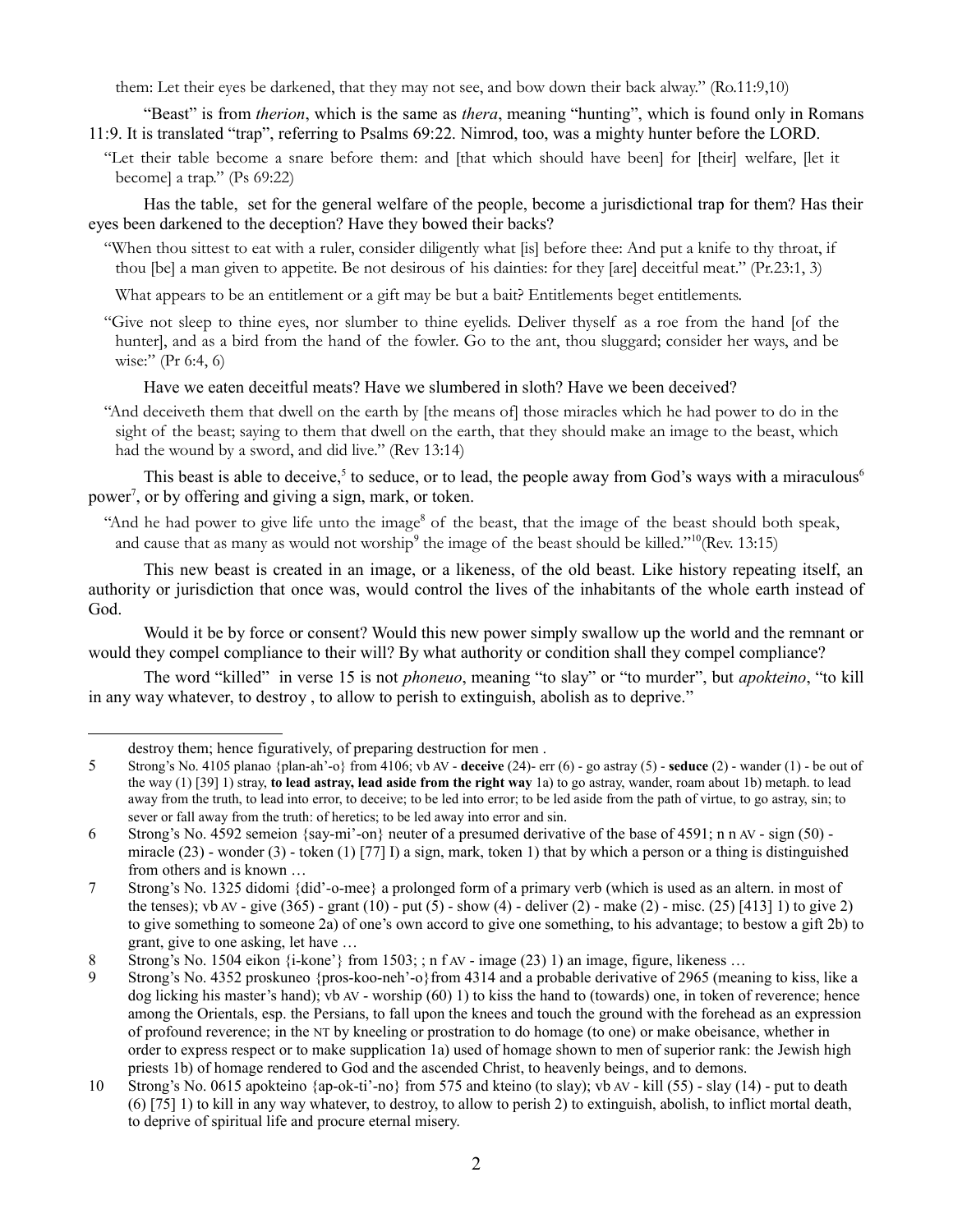"And through covetousness shall they with feigned words make merchandise of you: whose judgment now of a long time lingereth not, and their damnation slumbereth not." (2Pe 2:3)

### **"The real destroyers of the liberties of the people is he who spreads among them bounties, donations and benefits." [11](#page-2-0)**

"Eat thou not the bread of [him that hath] an evil eye, neither desire thou his dainty meats: For as he thinketh in his heart, so [is] he: Eat and drink, saith he to thee; but his heart [is] not with thee. The morsel [which] thou hast eaten shalt thou vomit up, and lose thy sweet words." (Pr. 23: 6, 8)

"And he causeth<sup>[12](#page-2-1)</sup> all, both small and great, rich and poor, free and bond, to receive a mark in their right hand, or in their foreheads: And that no man might buy<sup>[13](#page-2-2)</sup> or sell, save he that had <sup>[14](#page-2-3)</sup> the mark, or the name<sup>[15](#page-2-4)</sup> of the beast, or the number of his name." (Rev 13:16, 18)

This beast, or jurisdictional authority with only lamb's horns, was able to cause everyone to get this mark,<sup>[16](#page-2-5)</sup> that is to say, to get a badge of servitude. If they refused, they could neither buy nor sell anything, which could include their labor. If they did not work for the beast and/or this image of the beast, they would be excluded and persecuted, even unto death.

Not everyone works for the government, or do they? The news media announced on April 15 a number of years ago that the average worker works three hours a day for the government or over 4 months out of every year. That would be serving the government, or the ruling authority, for 4 months out of every year. Since that time, with the inclusion of other taxes, that percentage has vastly increased.

To buy or sell, people will need to have or hold this mark or *charagma* [i.e. stamp (as a badge of servitude),] or just its name, or the number of its name. Anyone of these acts will do to allow you to participate in the system of the beast, but would you want any of them if you truly wished to serve and worship the LORD God?

"And I saw another angel fly in the midst of heaven, having the everlasting gospel to preach unto them that

<span id="page-2-2"></span>13 Strong's No. 59 agorazo {ag-or-ad'-zo} from 58; vb AV - buy (28) - redeem (3) [31] 1) to be in the market-place, to attend it, hence 2) to do business there, buy or sell 3) of idle people: to haunt the market-place, lounge there.

- <span id="page-2-3"></span>14 Strong's No. 2192 echo including an alternate form scheo {skheh'-o}, used in certain tenses only), a primary verb; vb AV - have (612) - be (22) - need + 5532 (12) - misc (63) [709] 1) to have, i.e. to hold; to have (hold) in the hand, in the sense of wearing, to have (hold) possession of the mind (refers to alarm, agitating emotions, etc.), to hold fast keep, to have or comprise or involve, to regard or consider or hold as 2) to have i.e. own, possess; external things such as pertain to property or riches or furniture or utensils or goods or food etc., used of those joined to any one by the bonds of natural blood or marriage or friendship or duty or law etc, of attendance or companionship 3) to hold one's self or find one's self so and so, to be in such or such a condition 4) to hold one's self to a thing, to lay hold of a thing, to adhere or cling to; to be closely joined to a person or a thing.
- <span id="page-2-4"></span>15 Strong's No. 3686 onoma from a presumed derivative of 1097 (compare 3685); n n AV - name (194) - named (28) called (4) surname  $+ 2007(2)$  - named  $+ 2564(1)$  - not translated (1) [230] 1) name: univ. of proper names 2) the name is used for everything which the name covers, everything the thought or feeling of which is aroused in the mind by mentioning, hearing, remembering, the name, i.e. for one's rank, authority, interests, pleasure, command, excellences, deeds etc. 3) persons reckoned up by name 4) the cause or reason named: on this account, because he suffers as a Christian, for this reason
- <span id="page-2-5"></span>16 In Strong's. "5480 charagma, khar-ag-mah; from the same as 5482; a scratch or etching, i.e. stamp (as a badge of servitude), or sculptured figure (statue);- graven mark." Strong's concordance. also :Strong's No. 5480 charagma  $\{khar\text{'-ag-mah}\}$  from the same as 5482; n n AV - mark  $(8)$  - graven  $(1)$  [9] 1a) a stamp, an imprinted mark: of the mark stamped on the forehead or the right hand as the badge of the followers of the Antichrist; the mark branded upon horses 1b) thing carved, sculpture, graven work: of idolatrous images. Woodside bible concord.

<span id="page-2-0"></span><sup>11</sup> Plutarch, 2000 years ago.

<span id="page-2-1"></span><sup>12</sup> Strong's No. 4160 poieo {poy-eh'-o}apparently a prolonged form of an obsolete primary; vb AV - do (357) - **make**  $(114)$  - bring forth  $(14)$  - commit  $(9)$  - cause  $(9)$  - work  $(8)$  - show  $(5)$ - bear  $(4)$  - keep  $(4)$ - fulfill  $(3)$  - deal  $(2)$  perform (2)- not translated (2)- misc (43) [576] I) to make 1a) with the names of things made, to produce, construct, form, fashion, etc. 1b) to be the authors of, the cause 1c) to make ready, to prepare 1d) to produce, bear, shoot forth 1e) to acquire, to provide a thing for one's self 2) 2a) to make a thing out of something 2b) to (make i.e.) render one anything; to (make i.e.) constitute or appoint one anything, to appoint or ordain one that; to (make i.e.) declare one anything 2c) to put one forth, to lead him out 2d) to make one do something; cause one to 3) to be the authors of a thing (to cause, bring about)… 1e) to perform; to a promise.j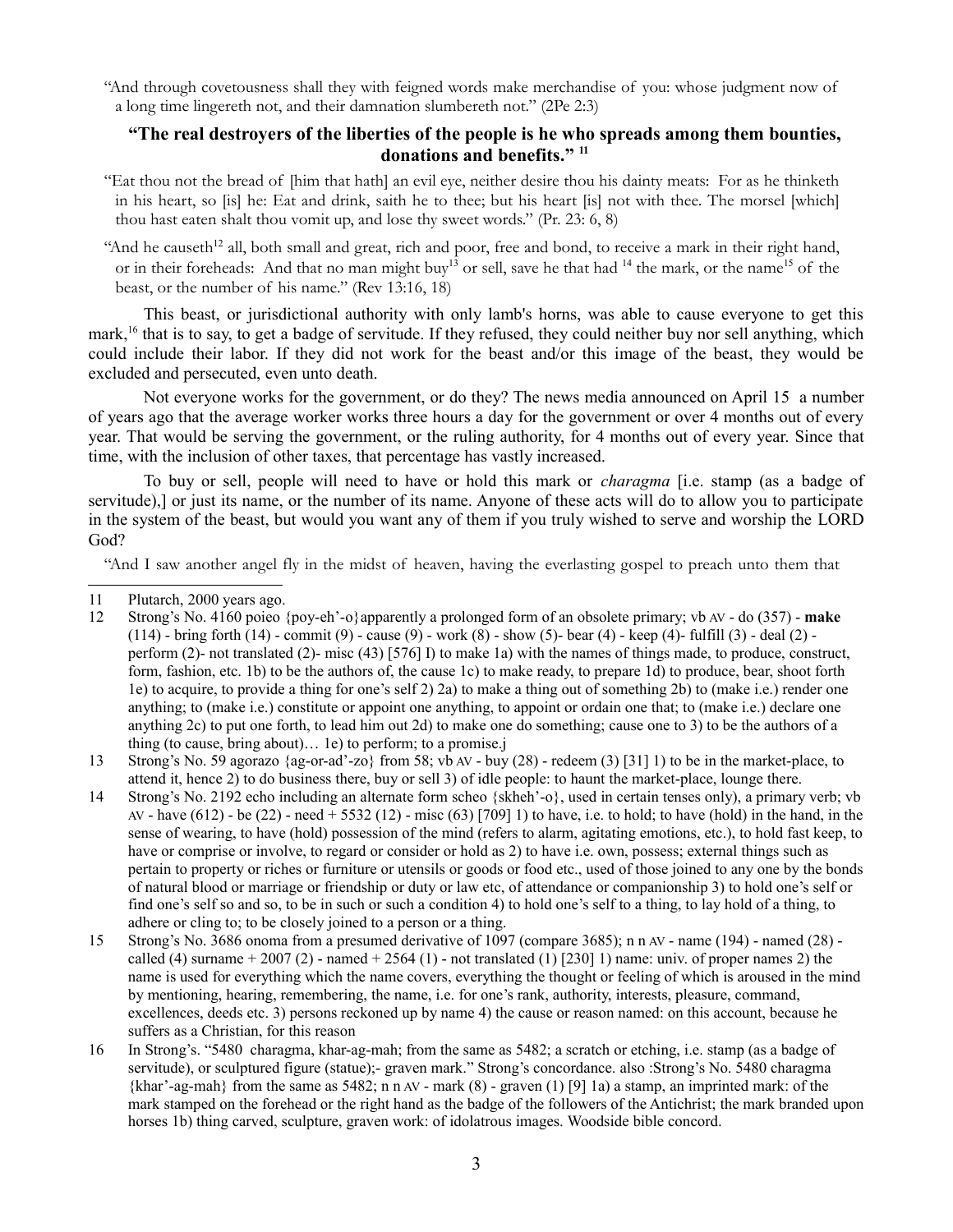dwell on the earth, and to every nation, and kindred, and tongue, and people, Saying with a loud voice, Fear God, and give glory to him; for the hour of his judgment is come: and worship him that made heaven, and earth, and the sea, and the fountains of waters." (Rev.14:6,7)

- "I [am] the LORD thy God, which have brought thee out of the land of Egypt, out of the house of bondage. Thou shalt have no other gods before me. Thou shalt not make unto thee any graven image, or any likeness [of any thing] that [is] in heaven above, or that [is] in the earth beneath, or that [is] in the water under the earth: Thou shalt not bow down thyself to them, nor serve them: for I the LORD thy God [am] a jealous God, visiting the iniquity of the fathers upon the children unto the third and fourth [generation] of them that hate me;" (Exodus 20:2, 5)
- "And there followed another angel, saying, Babylon is fallen, is fallen, that great city, because she made all nations drink of the wine of the wrath of her fornication. And the third angel followed them, saying with a loud voice, If any man worship the beast and his image, and receive [his] mark in his forehead, or in his hand," (Rev. 14:8, 9)

The first word we can examine is "worship" from *proskuneo*, meaning "an expression of profound reverence… used of homage shown to men of superior rank: such as a profound reverence for a flag or an attitude of 'my country right or wrong." The words in Old and New Testaments are political terms denoting allegiance.

The second word to examine is "receive", [17](#page-3-0)which comes from the word *lambano*, meaning "to take with the hand, lay hold of, any person or thing in order to use it; to take up a thing to be carried; take possession of, i.e. to appropriate to one's self … to receive what is offered; not to refuse or reject… give him access to one's self."

It should be noted that the curse that follows in Scripture only applies to men who both worship AND receive the mark. Is the mark implanted or simply handed to the one who receives what is offered?

 The word *lambano* means "to receive" or simply that the mark can be taken with the hand or laid hold of; however, we see the preposition "*in",* which could leave us with the concept of "inside."

"In" is translated from the word *epi, which* is a generic preposition that is translated many different ways as a mere preparatory word, and has been translated "in, upon, on, come to, by, at, before, over", etc.<sup>[18](#page-3-1)</sup>

It should be clear that there is no specification that the mark actually enters the flesh of the hand; furthermore, the use of *lambano* should lead one to think the mark, "i.e., the badge of servitude," can simply be taken into the hand or accepted.

This brings us to metopon, which is translated "forehead."<sup>[19](#page-3-2)</sup> If one need only remember the name or the number of the name, it could be assumed that the physical possession of a *charagma* or a badge of servitude is not even necessary and that the reference to the forehead, or the space between the eyes, is cognizant of the mind and the location of thought and memory. This is commonly understood in the use of the word in other text.

<span id="page-3-0"></span><sup>17</sup> Strong's No. 2983 lambano {lam-ban'-o} a prolonged form of a primary verb, which is used only as an alternate in certain tenses; vb AV - receive (133) - take (106) - have (3) - catch (3) - not translated (1) - misc (17) [263] I) to take 1) to take, i.e. to take with the hand, lay hold of, any person or thing in order to use it; to take up a thing to be carried; to take upon one's self 2) to take in order to carry away: without the notion of violence, ói,e to remove, take away 3) to take what is one's own, to take to one's self, to make one's own 3a) to claim, procure, for one's self; to associate with one's self as companion, attendant 3b) of that which when taken is not let go, to seize, to lay hold of, apprehend 3c) to take by craft (our catch, used of hunters, fisherman, etc.), to circumvent one by fraud 3d) to take to one's self, lay hold upon, take possession of, i.e. to appropriate to one's self 3e) catch at, reach after, strive to obtain 3f) to take a thing due, to collect, gather (tribute) 4) to take, i.e. to admit, receive; to receive what is offered; not to refuse or reject; to receive a person, give him access to one's self, i.e. to regard any one's power, rank, external circumstances, and on that account to do some injustice or neglect something....

<span id="page-3-1"></span><sup>18</sup> επι or epi. is translated in Rev 7:3, 9:4,13:6,14:1,14:9., but translated upon in Rev.20:4; Matt 24:3; Luke 17:31; John 19:31; Acts 12:21 and on in Matt 14:19, 24:17, 27:19; Mark 13:15; John 19:19; Acts 25:17; Rev 4:10, 5:1, 5:7, 6:16 and come to in Matt 28:14 and by Mark 11:4 and at in Luke 22:40; Acts 25:10; Rev 8:3 and before in Acts 24:20 and over in Rev14:18 etc.

<span id="page-3-2"></span><sup>19</sup> Strong's No. 3359 metopon {met'-o-pon } from 3326 and ops (the face); n n AV - forehead (8) 1) the space between the eyes, the forehead.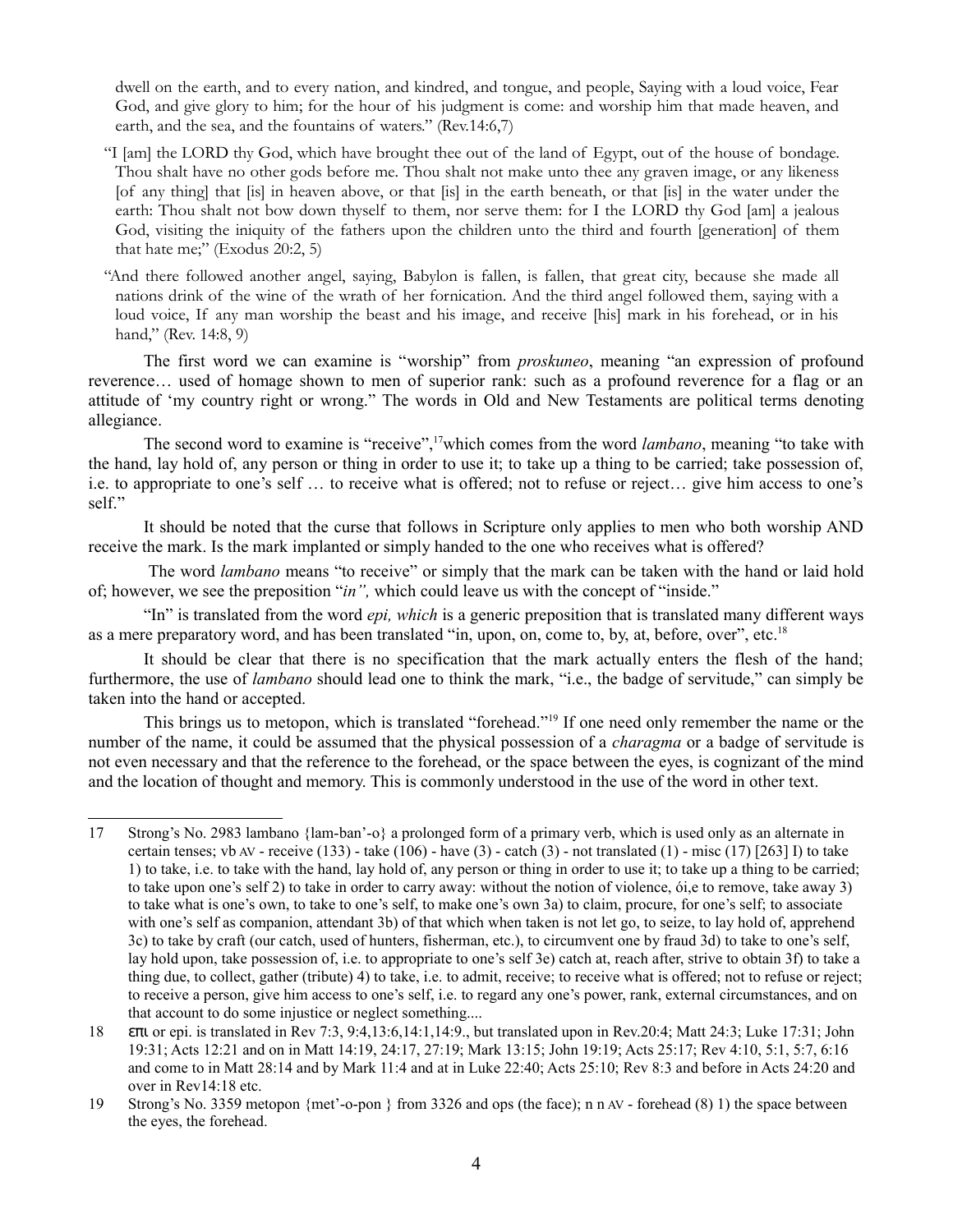"And I heard a great voice out of the temple saying to the seven angels, Go your ways, and pour out the vials of the wrath of God upon the earth. And the first went, and poured out his vial upon the earth; and there fell a noisome<sup>[20](#page-4-0)</sup> and grievous<sup>[21](#page-4-1)</sup> sore<sup>[22](#page-4-2)</sup> upon the men which had the mark of the beast, and [upon] them which worshipped his image." (Rev.16:1, 2)

How could a mere card or badge of servitude cause a sore in the flesh of your hand? If we look at the word *kakos*, translated "noisome", we can see that it means something negative, like unto the idea of evil or bad, but more in the sense that things are not such as they ought to be or a wrong or unnatural mode of thinking, feeling, acting; while "grievous" comes from *poneros*, meaning "pressed and harassed by labours; bringing toils, annoyances, perils; of a time full of peril to Christian faith and steadfastness; causing pain and trouble*."* The text is simply speaking of evil burdens placed on the people, although having more to do with labor than a wound or sore.

"The same shall drink of the wine of the wrath of God, which is poured out without mixture into the cup of his indignation; and he shall be tormented<sup>[23](#page-4-3)</sup> with fire and brimstone in the presence of the holy angels, and in the presence of the Lamb: And the smoke of their torment ascendeth up for ever and ever<sup>[24](#page-4-4)</sup>: and they have no rest day nor night, who worship the beast and his image, and whosoever receiveth the mark of his name.<sup>[25](#page-4-5)</sup> Here is the patience of the saints: here [are] they that keep the commandments of God, and the faith of Jesus."[26](#page-4-6) (Rev 14:10, 12)

Who was the first beast? Was it Babylon or Rome, or does it matter, for were they not all the same as was Egypt also? Who is the second beast made in the image of the first?

We must ask, who is the beast that causes the new image that was like the first beast and what would this image or likeness look like?

At the time of Jesus, Rome, as a faltering republic, was well into a process of decay.

"Of a population of about two million... Each class contributed its share to the common decay… The free citizens were idle, dissipated, sunken; their chief thoughts of the theater and the arena; and they were mostly supported at the public cost… While, even in the time of Augustus, more than two hundred thousand persons were thus maintained by the State, what of the old Roman stock remained was rapidly decaying, partly from corruption, but chiefly from the increasing cessation of marriage, and the nameless abominations of what remained of family-life."

Family values were a chief topic of political rhetoric before every election and during the writing of the new constitution by Augustus. Today, the media fills the chief thoughts of the people and those kept at the public

<span id="page-4-2"></span>22 Strong's No. 1668 helkos {hel'-kos} probably from 1670; n n AV - sore (3) 1) a wound, especially a wound producing a discharge pus, a sore, an ulcer

<span id="page-4-3"></span>23 Strong's No. 929 basanismos {bas-an-is-mos'} from 928… n m AV - torment (6) 1) to torture, a testing by the touchstone, which is a black siliceous stone used to test the purity of gold or silver by the colour of the streak produced on it by rubbing it with either metal. 2) torment, torture.

<span id="page-4-4"></span>24 Strong's No. 165 aion {ahee-ohn'} from the same as 104… n m AV - ever (71) - world (38) - never + 3364, 1519, 3588 (6) - evermore (4) - age (2) - eternal (2) - unto the ages of the ages (42) - unto the age (29) - this age (15) - unto the ages  $(8)$  - end of the age  $(6)$  - from the age  $(5)$  - misc  $(28)$  [256] 1) an unbroken age, perpetuity of time, eternity, for ever 2) the worlds, universe 3) period of time, age, a human lifetime.

<span id="page-4-5"></span>25 Romanized,unaccented: (Rev 14:11) Kai ho kapnos And the smoke tou basanismou autoon of their torment eis aioonas aioonoon anabainei ascendeth up for ever and ever, kai ouk echousin and they have no anapausin heemeras kai nuktos rest day nor night, hoi proskunountes to theerion who worship the beast kai teen eikona autou and his image, kai ei tis lambanei and whosoever receiveth to charagma the mark tou onomatos autou of his name.

<span id="page-4-0"></span><sup>20</sup> Strong's No. 2556 kakos {kak-os'} apparently a primary word; adj AV - evil (40) - evil things (3) - harm (2) - that which is evil  $+3458(2)$  - wicked  $(1)$  - ill  $(1)$  - bad  $(1)$  - noisome  $(1)$  [51] 1) of a bad nature; not such as it ought to be 2) of a mode of thinking, feeling, acting; base, wrong, wicked 3) troublesome, injurious, pernicious, destructive, baneful

<span id="page-4-1"></span><sup>21</sup> Strong's No. 4190 poneros {pon-ay-ros'} from a derivative of 4192; adj AV - evil (51) - wicked (10) - wicked one (6) - evil things (2) - misc (7) [76]1) full of labours, annoyances, hardships 1a) pressed and harassed by labours 1b) bringing toils, annoyances, perils; of a time full of peril to Christian faith and steadfastness; causing pain and trouble 2) bad, of a bad nature or condition 2a) in a physical sense: diseased or blind 2b) in an ethical sense, evil wicked, bad

<span id="page-4-6"></span><sup>26</sup> Romanized,unaccented: (Rev 14:12) Hoode hee hupomonee toon hagioon estin, hoi teerountes tas entolas tou Theou kai teen pistin Ieesou.\*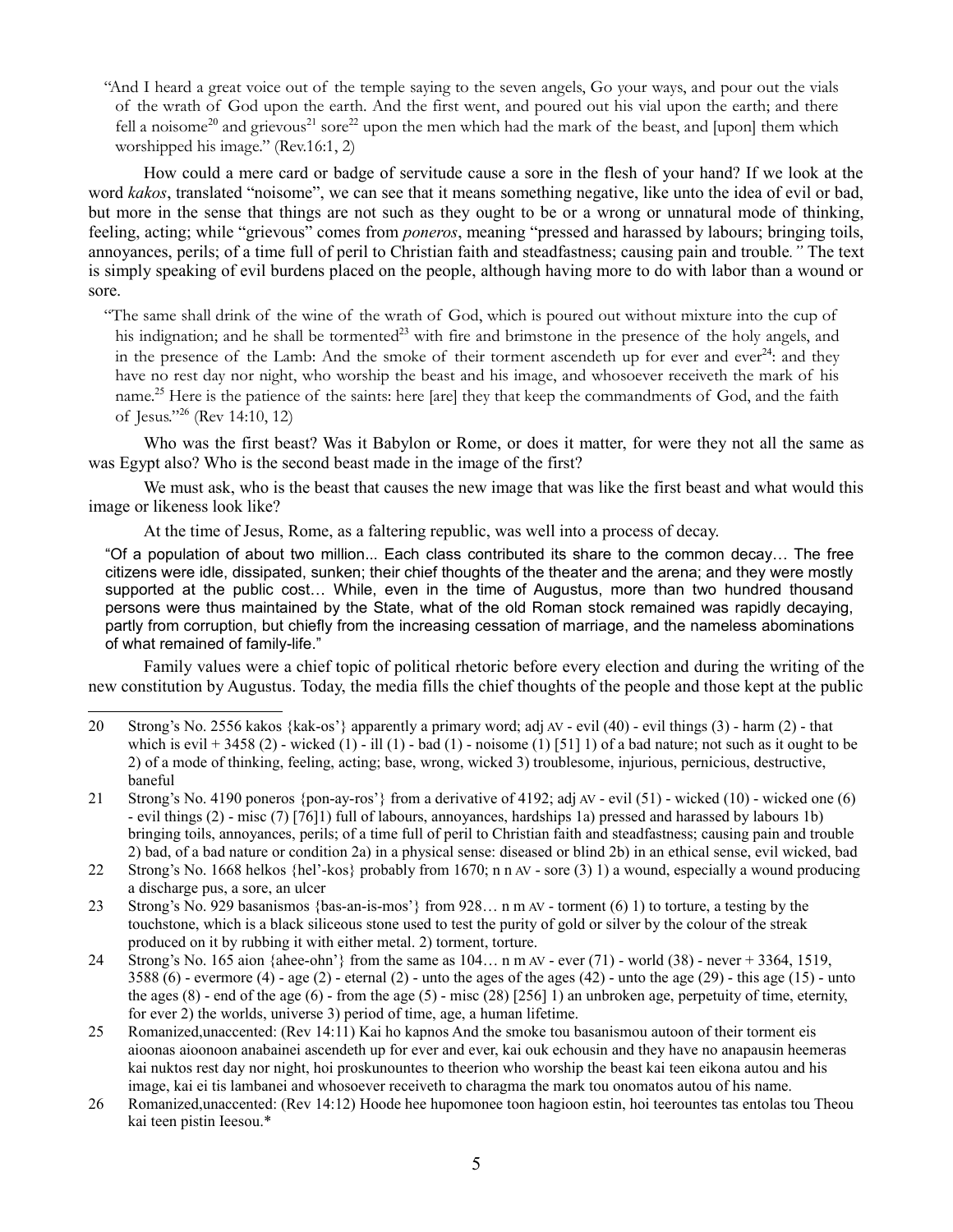cost have peaked.

"All contributed to the general decay.... The social relations exhibited, if possible, even deeper corruption. The sanctity of marriage had ceased. Female dissipation and the general dissoluteness led at last to an almost entire cessation of marriage. Abortion, and the exposure and murder of newly-born children, were common and tolerated; unnatural vices, which even the greatest philosophers practiced, if not advocated, attained proportions which defy description. As regards the Roman rule, matters had greatly changed for the worse since the mild sway of Augustus, under which, in the language of Philo, no one throughout the Empire dared to molest the Jews."

Today, living together, divorce, abortion-on-demand and promiscuous life styles of the rich and famous are proclaimed, admired, and envied.

The first Procurator whom Tiberius appointed over Judaea... found in Caiaphas a sufficiently submissive instrument of Roman tyranny. The Procurators were Imperial financial officers... The office was generally in the hands of the Roman knights, which chiefly consisted of financial men, bankers, chief publicans, &c. The order of knighthood had sunk to a low state, and the exactions of such a rule, especially in Judea, can better be imagined than described. $27$ 

 Today, it is financial men, bankers, chief publicans, and lawyers (republican or democrat) and the money powers that sway authority in government at home and abroad.

Rome was not an anarchy, but a complex system of laws, regulations, and obligations. The burdens that fell upon the average laborer, in order to support this burgeoning bureaucracy and apathetic welfare state, were immense and they depended upon a complex system of tax collectors and revenue officers. The Gabbai [tax collector], collected the regular dues, which consisted of property tax, income tax, and poll-tax and the Mokhes collected tax and duty upon imports and exports; 'on all that was bought and sold; bridge-money, road-money, harbour-dues, town-dues, etc.' They had invented a tax that reached into the life of almost everyone. There were taxes on axles, wheels, 'pack-animals, pedestrians, roads, highways; on admission to markets to sell or a sales tax on much that was purchased; on carriers, bridges, ships, and quays; on crossing rivers, on dams, on licenses, in short, on such a variety of objects, that even the research of modern scholars has not been able to identify all the names.'[28](#page-5-1) Today, not even certified public accountants can figure all the complexities of the present tax system and few understand by what authority it is imposed.

"And when they were come to Capernaum, they that received tribute [money] came to Peter, and said, Doth not your master pay tribute?" (Mt. 17:24)

They not only had to collect these taxes, but they had to keep track of who had paid and who had not, as well as who was a taxpayer and who was excepted from that obligation. With all the traveling and trade that was done, there had to be ways of establishing who you were and what your status was. Slaves even had different statuses, as well as the residents. Subjects of the Empire might be required to supply statute labor for work on local roads or public projects besides the poll tax. How were all these records kept and recorded in an orderly way?

They had many ways to keep track of slave and freeman, as well as who had paid what and how much and who was still owing on the myriad of taxes, fees, tariffs, interest, and penalties.

Contracts were sometimes etched or engraved with a quill in wet clay and, then, the marks or seals of the parties and witnesses were pressed into the clay as a signature. The tablets were allowed to dry and were stored in the temple. This ancient method of record keeping, although not exclusive, was widely accepted.

Long-term loans of indebtedness and usury took advantage of this permanent form of record- keeping and made men and their lands a surety by virtue of those etched covenants, solemnized by the signing of the hand. Such covenants often resulted in a form of bondage. The Romans, having no forgiveness in the seventh year and no year of jubilee, often enslaved men through debt more quickly than men were able to buy their freedom.

"Be not thou [one] of them that strike hands, [or] of them that are sureties for debts." (Pr. 22:26)

Articles of clothes and social demeanor also marked a man and his status. A man might go about with a *Qolemos*, or reed-pen, behind his ear, as a badge of his employment and, similarly, a carpenter carried a small

<span id="page-5-0"></span><sup>27</sup> "Life and Times of Jesus the Messiah" Bible CD: CHAPTER XI.

<span id="page-5-1"></span><sup>28</sup> "Life and Times of Jesus the Messiah" Bible CD: CHAPTER III.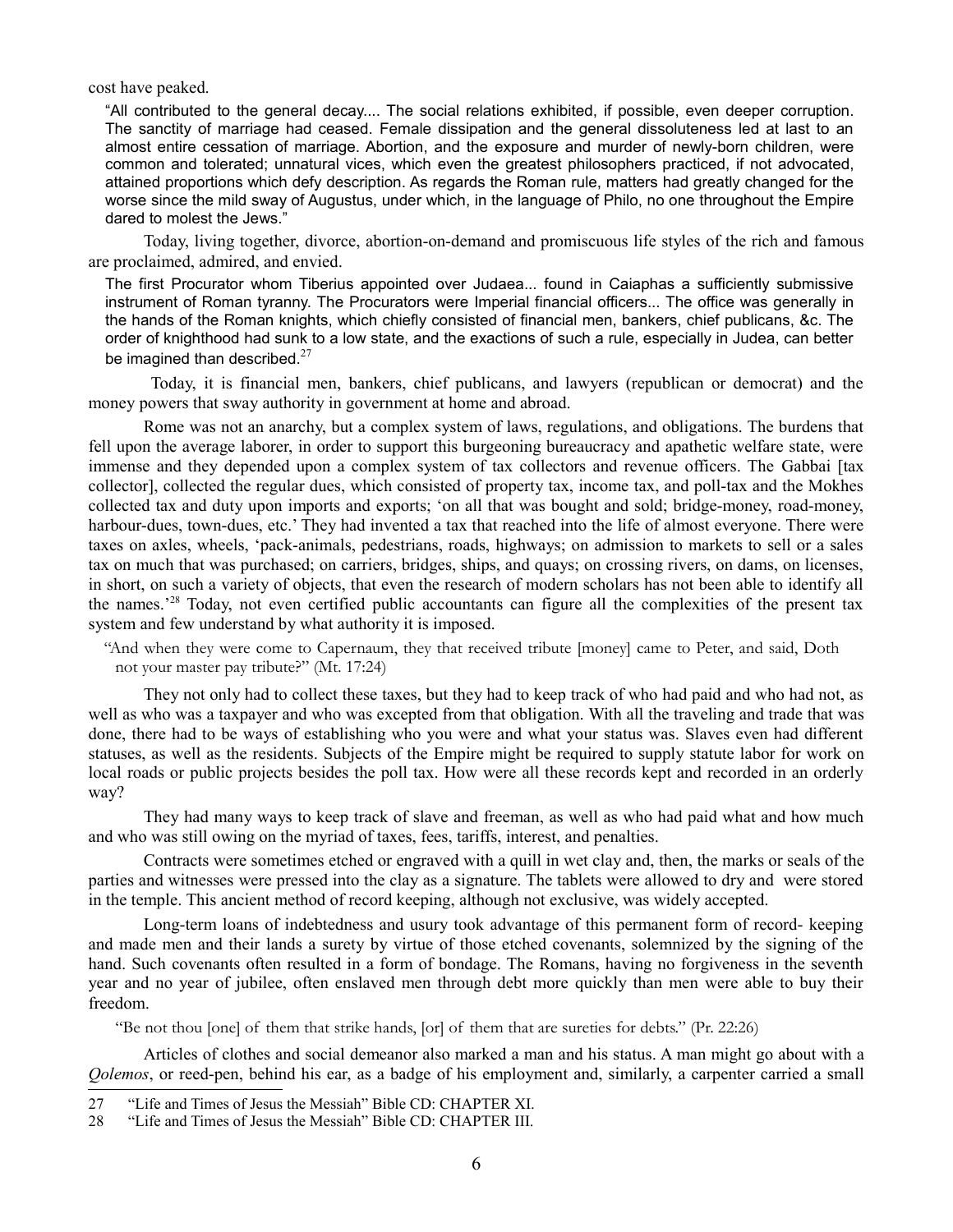wooden rule behind his ear. The use of more official identifications, made of copper, brass, silver, or gold with family seals, was a common practice.

Slaves in the market place were given dried clay tablets to identify their owner, their qualifications, and origins. If such tablets were baked with the seal of the owner, they took on a permanency that protected the slave from unwarranted detention as he traveled through the public streets on errands for his master. That etched document was referred to as a charagma<sup>[29](#page-6-0)</sup>, which was a badge of servitude. As oaths of loyalty to the government of Rome and its rulers became commonly required during the early rise of Christianity, the evidence of such a pledge of allegiance was often upon paper in front of witnesses and signed under penalty of perjury. A study of these paper trails showing proof of allegiance and subjection to authority is a parallel to our modern times.

A census required some form of accounting and usually required a token to mark those who had been counted. Before the days of plastic lamination of official identification cards, Herod had such a token in his plans for a Kingdom of Heaven on earth. The census called for by Augustus 'was regarded as the badge of servitude, and incompatible with the Theocratic character of Israel.'[30](#page-6-1) Herod's mark was your new Hebrew name, carved in a white stone taken from the river Jordan, and was given to you at your baptism. At the same time, you were registered with the priests of his Kingdom and the first of your regular contributions was collected.<sup>[31](#page-6-2)</sup>

Everyone understood that John was preaching that the kingdom of heaven was at hand and baptism was part of that right of entry into its governmental system. The question raised in the Bible was, by what authority did he baptize? It was clear he was not a missionary of Herod, but he was the son of Zacharia and the cousin of the true heir of the throne of Judea, the highest son of David.

In 29 B.C., Gaius Octavianus marched into Rome as the savior of the Republic and was given the title of Augustus $32$  by the Senate. He was then legally granted, under constitutional forms and limitations, the position Emperator,<sup>[33](#page-6-4)</sup> commander-in-chief of all military and naval forces, for a period of ten years. He could set foreign policy and establish treaties, but, at home, each year he was elected consul and chief magistrate, swearing a binding oath of office read from clay tablets. Today's first citizen appoints federal justices who judge its citizenry. "Thus the republic was restored under the presidency of its 'first citizen' (princeps civitatis)."[34](#page-6-5)

"But I say unto you, Swear not at all; neither by heaven; for it is God's throne: Nor by the earth; for it is his footstool: neither by Jerusalem; for it is the city of the great King. Neither shalt thou swear by thy head, because thou canst not make one hair white or black." (Mt 5:34,36)

Augustus as Emperator had dropped his position of Consul of Rome for almost 18 years while he settled disputes as a sort of combination N.A.T.O, U.N., and U.S. military force, all rolled into one. He kept banking, trade, and commerce prospering throughout the world and received great praise and adoration for the accomplishment.

Today, the United States, a democracy in a republic,<sup>[35](#page-6-6)</sup> with constitutional forms and limitations, has a president who sets foreign policy and establishes treaties and who is also the commander- in-chief of the military and naval forces, including the Air Force, which can make fire come down from heaven on the earth in the sight of men. Today's modern ministers, licensed by the state in which their churches are incorporated, baptize the people into what kingdom? Men claim to worship God by singing on Sundays, but their practical allegiance and service is pledged to Rome by swearing words and applicatory deeds.

When the Separatists and pilgrims departed from the shores of England, they said, "Good-bye Babylon. Good-bye Rome." The Common Law and the Holy Bible was the foundation of this Republic in the 1600's. The government's authority was insignificant, although it rose from the Common Law of the Land. It is now Roman Law that dominates the legal system and the courts. In Black's Law Dictionary, found in every law office of the democracy, there is hardly a page that does not make reference to its Latin origins of legal principles.

<span id="page-6-0"></span><sup>29</sup> Strong's No.5480 charagma {khar'-ag-mah} from the same as 5482; a scratch or etching, i.e. **stamp (as a badge of servitude),** or sculptured figure (statue); graven mark.

<span id="page-6-1"></span><sup>30</sup> That these were the sole grounds of resistance to the census, appears from Jos. Ant. xviii. 1. 1, 6.

<span id="page-6-2"></span><sup>31</sup> The Riddle of the Dead Sea Scrolls by Barbara Thiering

<span id="page-6-3"></span><sup>32</sup> *augeo, augere* increase.

<span id="page-6-4"></span><sup>33</sup> Emperator, emperatoris m.commander in chief Collins L.E. Dict. '62.

<span id="page-6-5"></span><sup>34</sup> Encyclopedia Britanica Vol 2, p. 687, '53.

<span id="page-6-6"></span><sup>35</sup> the new American creed was read in Congress April 3, 1918.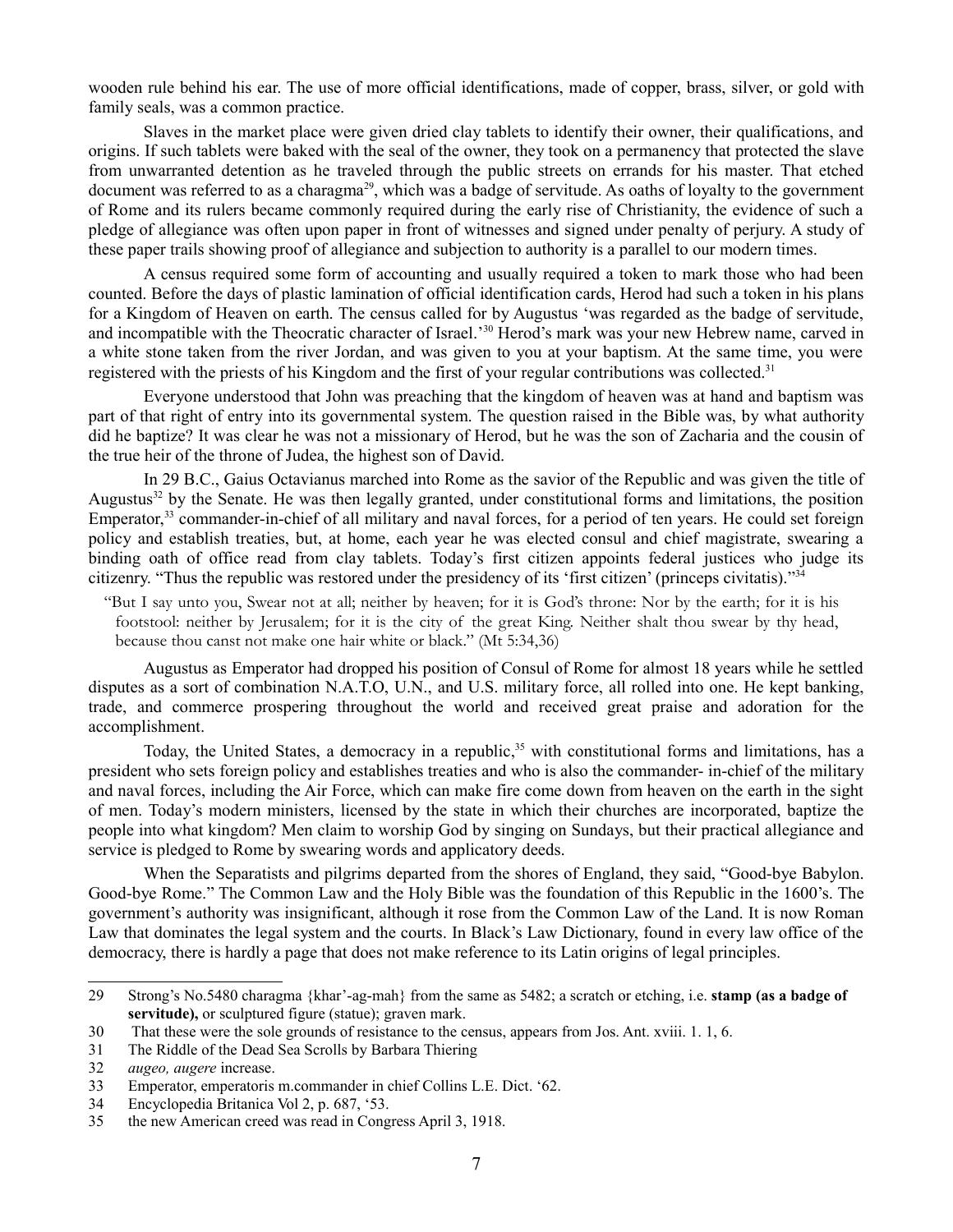## **"Civil Law," "Roman Law" and "Roman Civil Law" are convertible phrases, meaning the same system of jurisprudence."[36](#page-7-0)**

Today, the public schools and the legal courts, and almost every aspect of the lives of the citizens of the United States, is manipulated, guided, and taxed by a legal system that mirrors that of Rome, which has conquered the people, not by the sword, but by their own covetousness.

The Common Law and the Holy Bible have become catch words of the so-called radical extremists and religious fanatics. Such titles of derision have not been so commonly used by the legal authorities in America since the Tories and Redcoats went back to serve George III.

"If ye love wealth better than liberty, the tranquility of servitude better than the animated contest of freedom, go home from us in peace. We ask not your counsels or your arms. Crouch down and lick the hands which feed you. May your chains set lightly upon you, and may posterity forget that ye were our countrymen."<sup>[37](#page-7-1)</sup>

A vast social welfare system, which has grown up in the United States, as well as the burdensome bureaucracy that feeds on and supports it, are supported at the public cost. The true productive laborer who carries the weight of this beastly incorporation staggers with no rest in torment under the infliction of today's Gabbai and Mokhes.

The result has been a breakdown of the family values, a disrespect for the authority of parents, and a cessation of marriage and its permanence. People now take delight in the imagery of violence, erotica, and moral degeneration found in their two dimensional modern arenas.

"But I say unto you, That whosoever looketh on a woman to lust after her hath committed adultery with her already in his heart." (Mt. 5:28)

It is said that we don't actually do such things as was done in the blood soaked arenas of the coliseums of Rome, but is the violence not done in the hearts, streets, and homes of our cities? Rome, too, started with blunted sword and choreographed battles. We can now watch in the comfort of our own homes, with fascination and patriotic cheers, as missiles crash through the roofs and walls in the blood-soaked soil of remote lands.

Of course, there is no slavery in the United States, or is there?

#### **"EMPLOYEES See Master and Servant (this index)"[38](#page-7-2)**

"People have not yet discovered they have been disenfranchised. Even lawyers can't stand to admit it. In any nation in which people's rights have been subordinated to the rights of the few, in any totalitarian nation, the first institution to be dismantled is the jury. I was, I am, afraid."  $39$ 

In Rome, "The state of the slave varied. Some were impressed into gangs that worked the fields and mines. Others were highly skilled workers and trusted administrators. Frequently slaves were far better off than free laborers. Roman laws were passed to protect slaves and to allow rights, even of private possessions, which were sometimes used to ransom the slave and his family (Acts 22:27-28).<sup>3[40](#page-7-4)</sup> "Other forms of servitude related to slavery, and sometimes indistinguishable from it, are serfdom, debt bondage, indentured service, peonage, and corvee (statute labor)."[41](#page-7-5)

#### **"The man who gives me employment, which I must have or suffer, that man is my master, let me call him what I will."[42](#page-7-6)**

To employ is defined as, "to give occupation to… We 'employ' whatever we take into our service, or make subservient to our convenience for a time; we 'use' whatever we entirely devote to our purpose."<sup>[43](#page-7-7)</sup>

"The tax which is described in statute as an excise, is laid with uniformity throughout the United States as a duty an impost or an excise upon the relation of employment".<sup>[44](#page-7-8)</sup>

<span id="page-7-0"></span><sup>36</sup> Black's 3rd p 332.

<span id="page-7-1"></span><sup>37</sup> --Samuel Adams

<span id="page-7-2"></span><sup>38</sup> Summary of American Law George L. Clark p 635 (only entry for employ or employee in the index).

<span id="page-7-3"></span><sup>39</sup> Gerry Spence

<span id="page-7-4"></span><sup>40</sup> Slavery Collection Elwell Evangelical Dictionary.

<span id="page-7-5"></span><sup>41</sup> SLAVERY AND SERFDOM Compton's Encyclopedia.

<span id="page-7-6"></span><sup>42</sup> Henry George - Social Problems, Ch. V.

<span id="page-7-7"></span><sup>43</sup> The Volume Library (1924).

<span id="page-7-8"></span><sup>44</sup> Steward Machine Co. vs. Davis 301 U.S. 548 1937. Involving the tax imposed by the Social Security Act of 1935.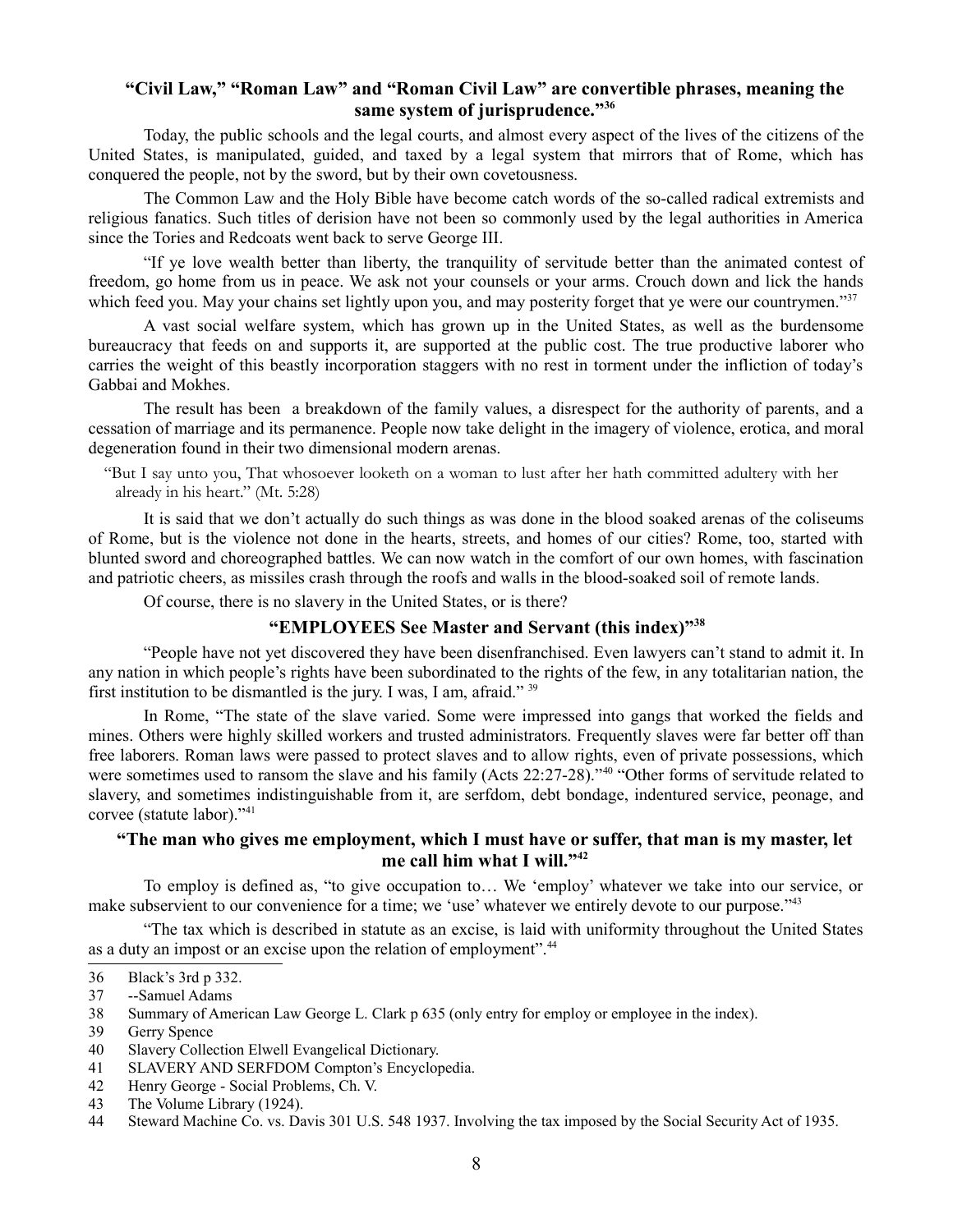"And he said… He will take your sons, and appoint [them] for himself… And he will appoint him captains over thousands, and captains over fifties; and [will set them]… to reap his harvest, and to make his instruments of war, and instruments of his chariots. And he will take your daughters … And he will take your fields, and your vineyards, and your oliveyards, [even] the best [of them], and give [them] to his servants. And he will take the tenth of your seed, and of your vineyards, and give to his officers, and to his servants. And he will take your menservants, and your maidservants, and your goodliest young men, and your asses, and put [them] to his work. He will take the tenth of your sheep: and ye shall be his servants. And ye shall cry out in that day because of your king which ye shall have chosen you; and the LORD will not hear you in that day." (Samuel 8:11, 18)

Historians proclaim that the death of Marcus Aurelius brought to an end the golden era of the Roman Empire and, yet, this good emperor was one of the sternest foes of Christianity. Today's true Christian may find himself under the same stern persecutions, with an apathetic modern society, unsympathetic, and even maliciously intolerant, of their faith in God.

Marcus Aurelius may have died, but the state lives on and on. Even now, it is the blood of the Roman law that pumps through the judicial veins of our present legal system. Who redeemed the children of the kingdom of God from the tyranny of the Roman Empire that now saturates the land with its own character?

 "Redemption is deliverance from the power of an alien dominion and the enjoyment of the resulting freedom. It involves the idea of restoration to one who possesses a more fundamental right or interest. The best example of redemption in the Old Testament was the deliverance of the children of Israel from bondage, from the dominion of the alien power in Egypt."[45](#page-8-0)

Though we may be redeemed, we may still be set upon by thieves and robbers, masquerading as government, law, or authority. Or we may give authority by word and deed and again learn to depart from iniquity in repentance.

#### **"Violence may also put on the mask of law." [46](#page-8-1)**

As Moses, though dead, was contended for by the Lord's angels, so also are those who worship the LORD bought from destruction. The battle for those who would journey down to the shores of the Red Sea, seeking not to worship in the temples and byways of Egypt and Rome as servants of false gods, will be defended by the power of the God of us all. That final defense may again be found in the "Wrath of God".

Should America make its contract with the Republicans or should we make a "new covenant"<sup>[47](#page-8-2)</sup> with the Democrats or should we perform our oaths unto the LORD?

#### **"He who contracts, knows, or ought to know, the quality of the person with whom he contracts, otherwise he is not excusable." [48](#page-8-3)**

"And I saw another sign in heaven, great and marvelous, seven angels having the seven last plagues; for in them is filled up the wrath of God. And I saw as it were a sea of glass mingled with fire: and them that had gotten the victory over the beast, and over his image, and over his mark, [and] over the number of his name, stand on the sea of glass, having the harps of God. And they sing the song of Moses the servant of God, and the song of the Lamb, saying, Great and marvellous [are] thy works, Lord God Almighty; just and true [are] thy ways, thou King of saints. Who shall not fear thee, O Lord, and glorify thy name? for [thou] only [art] holy: for all nations shall come and worship before thee; for thy judgments are made manifest." (Rev. 15:1, 4)

Today's *charagma* is the "badge of servitude" that subjects our service to the rulers and judges of this world. They are the gods of this world system and they stand where only our Father in heaven should stand. It marks the child and servant of those powers created by the hands of men.

Are we condemned to hell if we take that mark of beast? Does it say that in the Bible?

"The same shall drink of the wine of the wrath of God, which is poured out without mixture into the cup of his indignation; and he shall be tormented with fire and brimstone in the presence of the holy angels, and in

<span id="page-8-1"></span>46 Est autem vis legem simulans.

<span id="page-8-0"></span><sup>45</sup> Zondervan's Pictorial Encyclopedia of the Bible, the word "redemption"

<span id="page-8-2"></span><sup>47</sup> Nomination speech William J. Clinton, Democratic candidate.

<span id="page-8-3"></span><sup>48</sup> Qui cum alio contrahit, vel est, vel debet esse non ignarus conditio ejus.Dig. 50, 17, 19; 2 Hagg. Consist. Rep. 61.